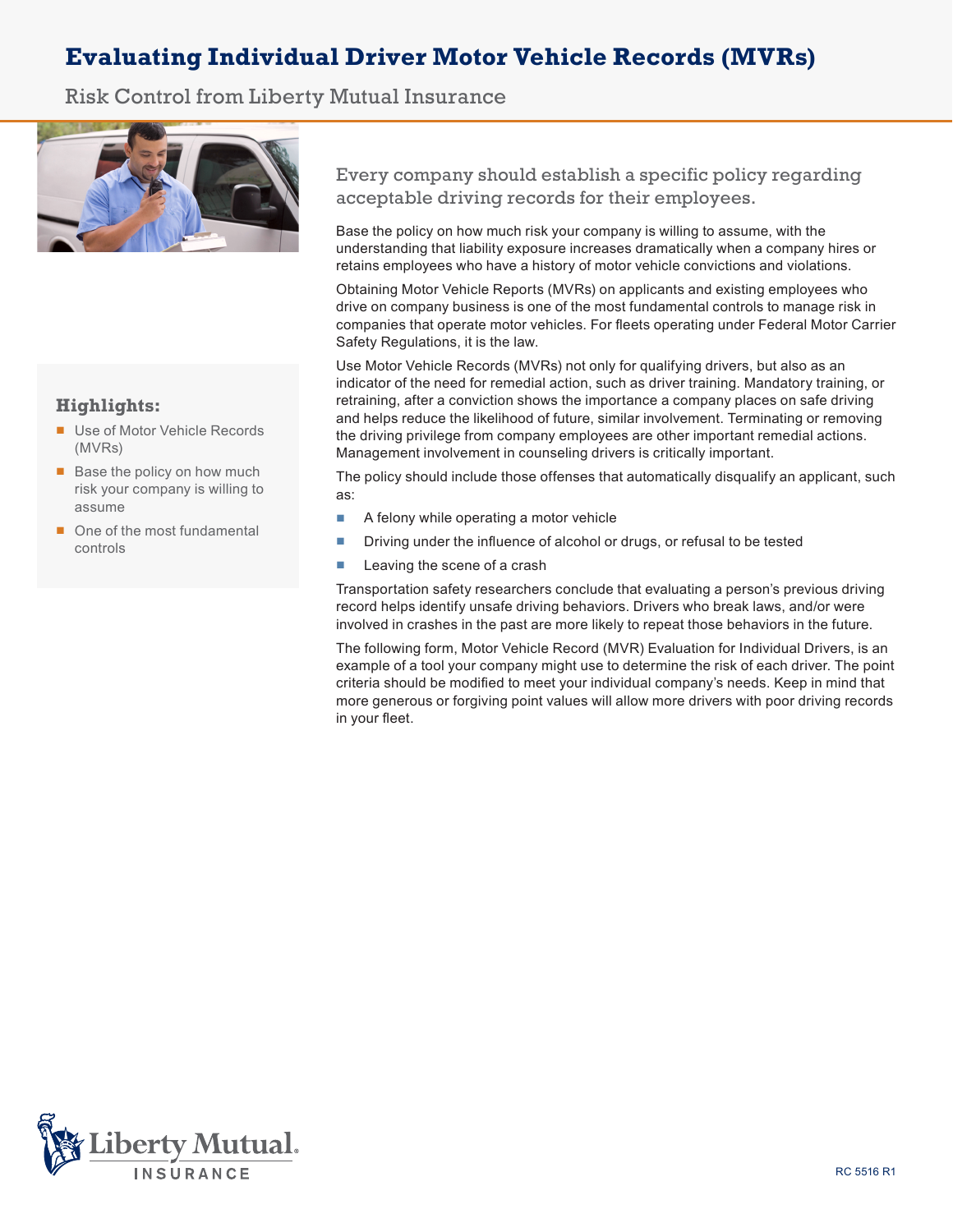## **Motor Vehicle Record (MVR) Evaluation for Individual Drivers**

| Driver's Name                       | Driver's Supervisor/Manager                            | Today's Date |
|-------------------------------------|--------------------------------------------------------|--------------|
| Driver's Base Location (City/State) |                                                        | Date of MVR  |
|                                     | Date Supervisor/Manager was notified of results        |              |
|                                     | Date Supervisor/Manager discussed results with driver* |              |

*Supervisor/Manager Signature Date*

Use a point system to evaluate each driver's MVR and highlight areas that need further action. Assign points for each violation on the driver's MVR. It is recommended that Serious, or Very Serious violations be reviewed for the previous five years, other violations for a minimum of three years.



## **Total Points from preceding three years**



**0 – 2 total points** require no action.

**3 – 5 total points** require supervisory review and driver counseling.\*

**\*6+ total points** require immediate supervisory action with possibility of removal of driving privileges. In some circumstances termination of employment may be appropriate.

*Signature of Reviewer Print Name of Reviewer*

*\*\*Signature of Driver \*\*Print Name of Driver*

\*Management discussion is required. Record date of discussion. \*\*Optional depending upon company policy.